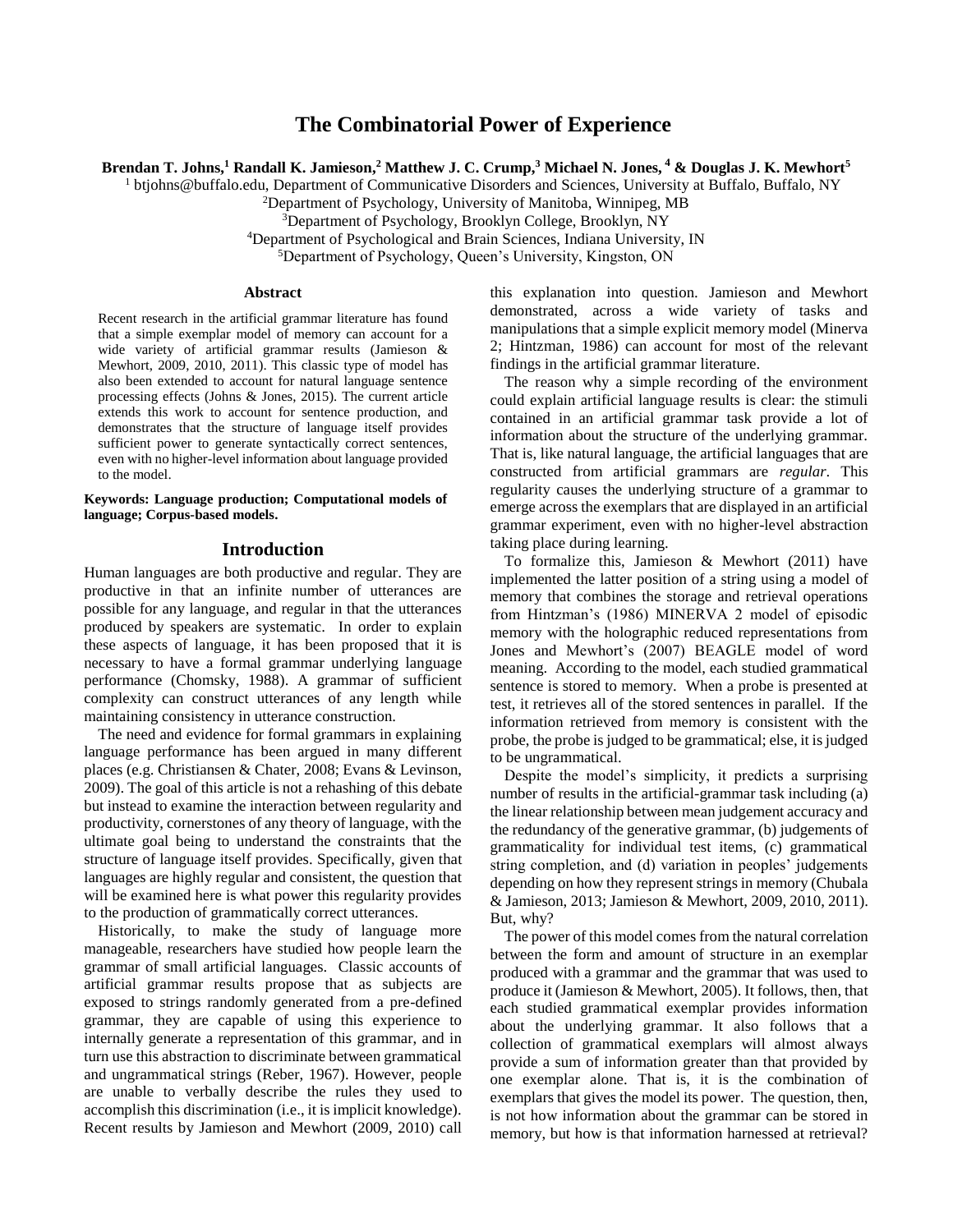In artificial grammar experiments, parallel retrieval of grammatical exemplars is sufficient (Jamieson & Mewhort, 2011). But, can that class of explanation scale from handling small artificial grammars to handling how people learn grammar in their natural language?

The goal of this article is to examine the power that the productive and regular nature of language provides in allowing an exemplar model of natural language to produce grammatically correct utterances. Exemplar models are attractive models to examine this question because the complexity of the model lies in the complexity of the information that is being encoded. By storing natural language sentences within an exemplar memory, and determining how effective this stored information is at generating grammatically correct utterances, an examination of the power of the structure of language is provided.

## **The Exemplar Production Model (EPM)**

Our model combines the storage and retrieval scheme from Hintzman's (1986) MINERVA 2 model of episodic memory with the reduced holographic representation scheme from Jones and Mewhort's (2007) BEAGLE model of semantics, and is similar to an exemplar approach to language comprehension recently explored by Johns & Jones (2015).

#### **Representation**

In the model, each word is represented by its own unique random vector, **w**, of dimensionality *N*, where each dimension takes a randomly sampled value from a normal distribution with mean zero and standard deviation  $1/\sqrt{N}$ . In the simulations that follow,  $N = 1024$ .

Any given sentence is represented by two vectors, both of which are constructed from the word representations. The first vector, **c**, is called the sentence's context vector and is computed as,

$$
\mathbf{c} = \sum_{i=1}^{n} \mathbf{w}_i
$$

where **c** is the context vector, *n* is the number of words in the sentence, and **w<sup>i</sup>** is the vector that represents the word in serial position *i* of the sentence. As shown, the context vector sums the information from all of the words that appear in the sentence, but it does not include any information about the order in which the words occurred. For example, the context vector that encodes "eat your dinner" is equal to the context vector that encodes "dinner your eat".

The second vector, **o**, is called the sentence's order vector and is computed as,

$$
\mathbf{o} = \sum_{i=1}^{n} \mathbf{w}_i \circledast \mathbf{l}_i + \sum_{i=2 \atop i=3}^{n} \mathbf{w}_{i-1} \circledast \mathbf{w}_i + \sum_{i=3}^{n} \mathbf{w}_{i-2} \circledast \mathbf{w}_{i-1} \circledast \mathbf{w}_i
$$

where **o** is the order vector, *n* is the number of words in the sentence,  $w_i$  is the word in serial position *i*,  $w_{i-1}$  is the word in serial position  $i - 1$ ,  $w_{i-2}$  is the word in serial position  $i - 2$ ,  $l_i$ is a vector that represents serial position  $i$ , and  $\hat{\theta}$  denotes directional circular convolution (see Jones & Mewhort, 2007; Plate, 1995). As shown, the order vector sums information about (a) what word appears in each serial position in the sentence (i.e., serial position information), (b) which pairs of words follow one another from left to right in the sentence (i.e., bigram information), and which triplets of words follow one another from left to right in the sentence (i.e., trigram information). Given the inclusion of trigram information, the formula cannot be applied to a sentence with fewer than three words.

Finally, a sentence's vector representation, **s**, is a 2*N* dimensional vector formed by concatenating the *N*  dimensional context vector and the *N* dimensional order vector such that dimensions 1…*N* in **s** store the context vector and dimensions *N*+1…2*N* in **s** store the sentence's order vector. Thus a sentence is represented as a vector **s** that is equal to **c** // **o**, where // represents concatenation.

### **Storage of language experience**

To represent experience with language, we store *m* sentences to a  $m \times 2N$  matrix, where rows represent sentences and columns represent features that encode the information in the sentence. Thus, memory for 1000 sentences is represented in a  $1000 \times 2048$  matrix whereas memory for 125,000 sentences is represented by a  $125,000 \times 2048$  matrix.

## **Retrieval**

Retrieval in the model is probe-specific, similarity- driven, and parallel. When a probe is presented to memory, it interacts with the information in the stored traces to construct the memory of a previously experienced event. Decision follows from the construction. Since retrieval is similaritydriven, a probe retrieves traces that are similar to it. Because a probe retrieves whole traces from memory and these whole traces record both context and order information in a sentence, a probe that includes just the context information will also retrieve the order information that it has co-occurred with in the past. This is how the model simulates cued-recall, and it is the mechanism that the model uses to retrieve a sentence (i.e., word order) given a context vector (i.e., an unordered list of words).

The echo, **e**, is computed as,

$$
\mathbf{e} = \sum_{i=1}^{m} \left( \frac{\sum_{j=1}^{N} p_j \times M_{ij}}{\sqrt{\sum_{j=1}^{N} p_j^2} \sqrt{\sum_{j=1}^{N} M_{ij}^2}} \right)^9 \times M_i
$$

where **p** is the context vector that encodes an unordered list of words (i.e., includes information in serial positions 1…*N*  with serial positions  $N+1$ ...2*N* set to zero), **M** is the memory matrix that stores the model's sentence knowledge, **e** is the echo, and *m* is the number of sentences stored in memory. As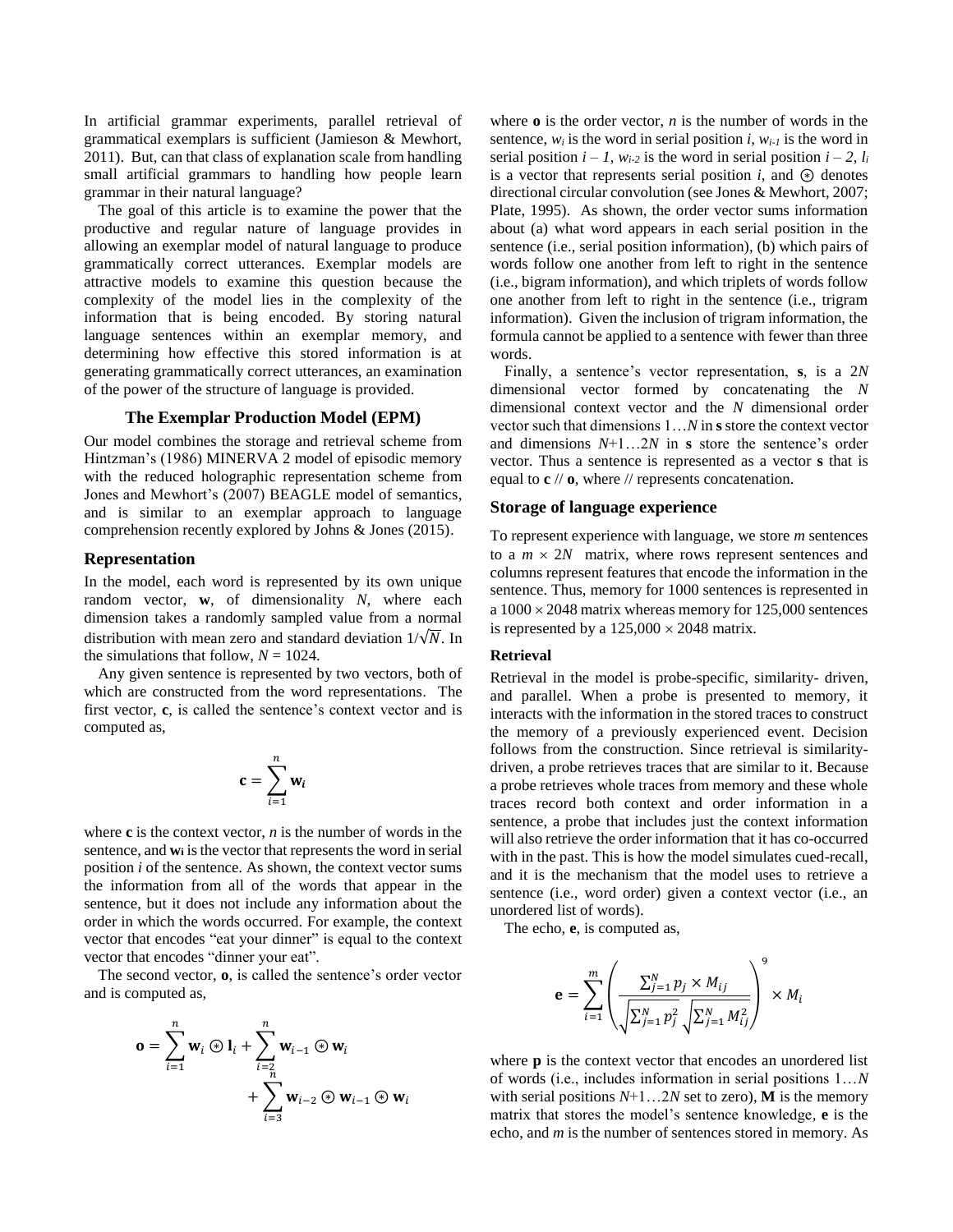with a sentence representation, features 1…*N* in **e** represent the context vector retrieved from memory and features *N*+1…2*N* in **e** represents the order vector retrieved from memory. Although it is not explicitly stated in the formula, if the similarity between a probe and memory trace is less than zero, the similarity is rewritten as equal to 0 (i.e., equivalent to excluding the trace from the calculation of the echo). This same procedure was used in Johns and Jones (2015) and Kwantes (2005), and is useful because it allows for the amount of noise in the echo to be reduced.

## **Decision**

Our goal is to measure the model's ability to produce a syntactic sentence composed of words presented in an unordered words list. For example, given the words eat, dinner, and your, we would like the model to produce "eat your dinner" rather than "dinner eat your".

To accomplish the transformation from unordered word list to syntactic production, the model compares the order vector in the echo to each of the *n!* order vectors corresponding to the *n!* ways or ordering the words in the unordered list. For example, given the list eat, your, and dinner the model retrieves an order vector based on the context vector,  $\mathbf{c} = \mathbf{w}_{\text{eat}}$ + **w***your* + **w***dinne*r, and then compares the retrieved order vector against all  $3! = 6$  sentences that can be constructed from the three words: "eat your dinner", "eat dinner your", "your eat dinner", "your dinner eat", "dinner eat your", and "dinner your eat". The order vector that is most similar to the information in the echo is selected as the best alternative. Because all other orders bear some similarity to the order information in the echo, the operation can also be used to rank order the model's preference over all possible *n!* sentences from first (i.e., most similar) to last (i.e., least similar).

## **Summary**

In summary, the model builds and stores a representation of each sentence in a text corpus. When presented with an unordered word list, the model retrieves a corresponding order vector and produces a word order that corresponds to the order vector that is most similar to the order vector retrieved from memory.

## **Simulations**

The simulations that follow apply the model to a sentence production task. Each simulation involved two major steps. First, we constructed a record of language experience by storing *m* sentences of length *n* to memory; the sentences were sampled randomly from a corpus. Second, we computed the model's ability to translate each of 200 unordered word lists of length *n* into ordered sentences of length *n*.

We expect the model will re-write unordered word lists as syntactic sentences. If true, our simulations would demonstrate that parallel retrieval from a record of language is sufficient to produce at least one hallmark of syntactic behavior. This would reinforce the power of exemplar models of language, and would add to the growing literature on the importance of individual experience with language (Abbot-Smith & Tomasello, 2006; Jamieson & Mewhort, 2010, 2011; Johns & Jones, 2015).

#### **Sentences**

Given our goal is to conduct an analysis of natural language, it was critical that we get a fair sample of natural language use. To meet that demand and to model a wide range of language experience, we assembled a pool of 6,000,000 sentences from a number of sources including Wikipedia articles, Amazon product descriptions (attained from McAuley & Leskovec, 2013), 1000 fiction books, 1050 non-fiction books, and 1500 young adult books. Once collated, we edited the list to exclude repetitions and, then, we organized the total list into sub-lists of sentences composed of 3, 4, 5, 6, and 7 words. Finally, we used the sentences in the final pool to construct a list of 200 three word test sentences, 200 four word test sentences, 200 five word test sentences, 200 six word test sentences, and 200 seven word test sentences. All sentences simple in construction, and use mostly high frequency word, but given the complexity of the task provide a useful assessment of the model's performance (all test sentences can be found at http://btjohns.com/experience\_sents.zip). No general syntactic construction was used, but the majority consist of single phrase structures. Examples of sentences used for each sentence size are:

- 3 *Eat your dinner*.
- 4 *The children were flourishing*.
- 5 *He walked into the bedroom*.
- 6 *She held something in one hand*.

## **Simulation parameters**

We conducted simulations as a function of two key parameters: sentence length (i.e., *n*) and language experience (i.e., *m*). Analysis of sentence length was accomplished by conducting separate simulations for sentences of length  $n =$ 3, 4, 5, 6, and 7. Analysis of language experience was accomplished by conducting separate simulations given  $m =$ 1000, 2000, 3000 … 125,000 sentences stored in memory. To ensure that results were not conditional on a particular record of language experience, each simulation was conducted using a different random sample of *m* words. Crossing both factors produces a 5 (sentence length) x 125 (language experience) factorial design.

### **Two measurements of performance**

We measured sentence completion performance two ways. The first method tallied the percentage of tests in which the model most preferred the word order that corresponded to the original sentence.

The second method ranked the model's decisions for all possible word orders from first (i.e., most similar to the order vector in the echo) to last (i.e., least similar to the order vector in the echo) and, then, recording the rank at which the original input sentence appeared. For example, if the model was given "eat your dinner" it would produce a rank order of all six possible sentences composed of the three input words. If "eat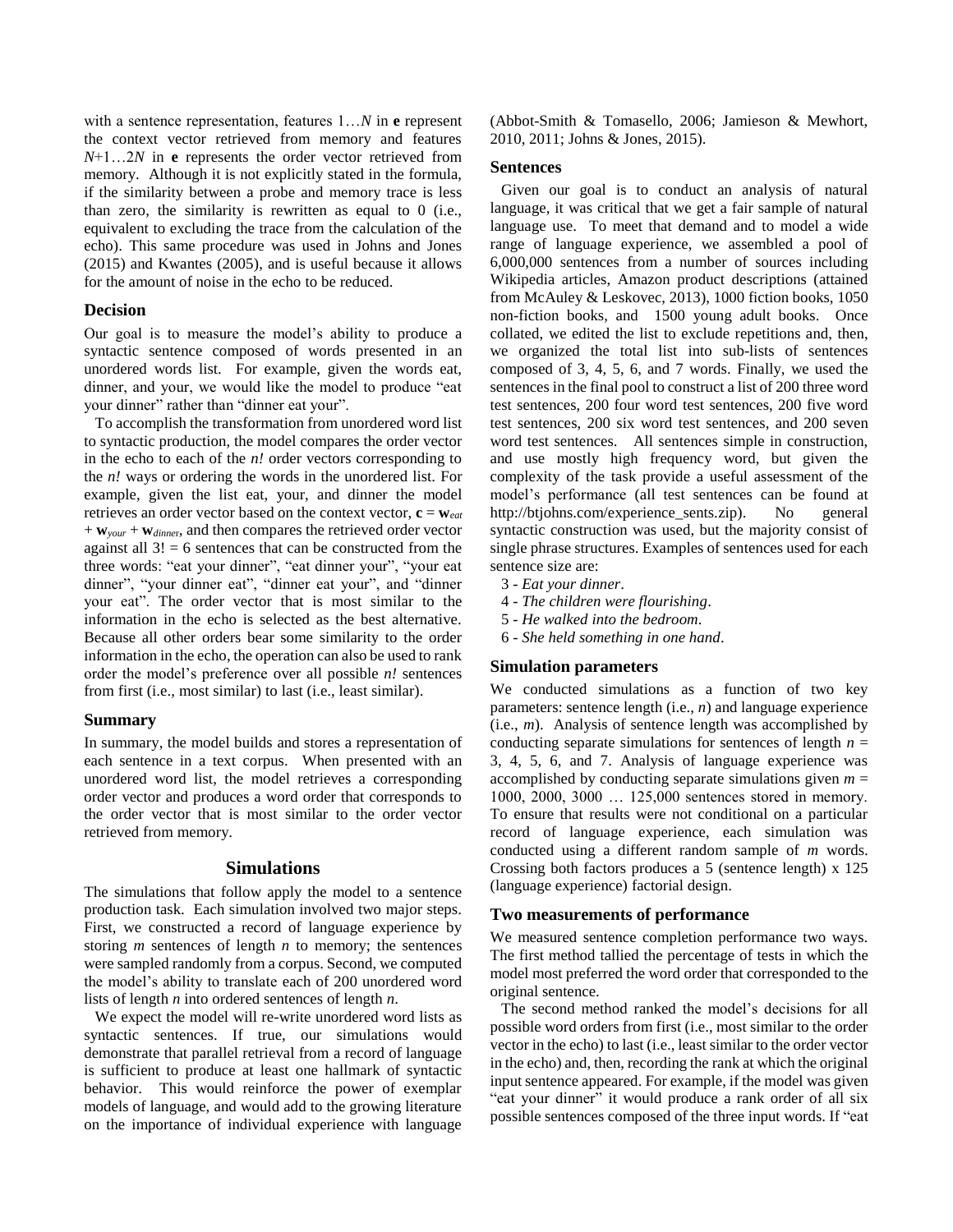your dinner" was the third preferred word order, the trial would be scored as a rank 3 decision.

In summary, the first percent correct measure was an absolute index of model performance, as if the model (like an experimental subject) provided a single response for each test sentence. The second rank based measure offers a more nuanced assessment that measures how close the model was to making the right decision whether its first choice matched or did not match the exact word order in the test sentence.



**Figure 1.** Syntactic completion rates. Top panel shows the percentage of items that the model reproduced the exact word order in the test sentence. Bottom panel shows the mean rank order of the model's preference for the exact word order in the test sentence where  $1 = best$ .

# **Results**

Figure 1 shows results over the complete  $5 \times 125$  factorial design. The top panel in Figure 1 shows the percent correct production rate (e.g., the model returned "eat your dinner" when presented with "dinner your eat"). The bottom panel in Figure 1 shows the mean rank of the model's decisions. In both cases, performance for 3, 4, 5, 6, and 7 words test sentences are presented as different lines with language experience measured in number of sentences ordered along the abscissa.

As shown in the top panel of Figure 1, the model's ability to reproduce word order in the presented test sentence varies as a monotone function of sentence length, being best for short sentences and worse for long sentences. However, one must exercise caution in making that comparison. Chance performance changes dramatically as a function of sentence length. At the extremes, when  $n = 3$  the probability of guessing the correct word order is equal to 1 in 6 whereas chance is equal to 1 in 5040 when  $n = 7$ . Thus, performance at *m* = 1000, the final score of 90% correct in the three word condition might be considered as or even less impressive than the corresponding but lower score of 52% correct in the seven word condition.

Also shown, the model's performance improves as a function of language experience, with the improvement being fastest early on in the addition of sentences to memory and slowing considerably after memory includes a record of approximately 50,000 sentences.

The bottom panel in Figure 1 presents a more nuanced picture of results. As shown, when language experience is modest,  $m = 1000$ , the model commits far more misses (i.e., large mean rank scores). But as language experience increases, mean rank scores drop considerably to nearly 1 for most sentence lengths, and under 10 for all. Combined, these figures show that even though the model does not always choose the particular word order in the input sentence, it nevertheless has a strong preference for that specific word order. So, what does a near miss mean?

Although we have scored near misses as wrong, they may occasionally be correct in the broader sense. For example, consider that the model preferred "they quietly went down the stairs" when tested on "they went quietly down the stairs". Although the model failed to produce the input sentence, it nevertheless generated a syntactic alternative.



**Figure 2.** Performance from Figure 1 where *m* = 125,000 and results from a new simulation were *m* = 500,000.

Figure 2 shows results when  $m = 125,000$  sentences (hatched bars; previous data from Figure 1) and when  $m =$ 500,000 sentences (closed bars). The top panel shows results with the percent correct measure; the bottom panel shows results with the average rank measure. Although the results in the hatched bars in Figure 2 are already presented in Figure 1, the re-presentation shows differences that cannot be seen in in the ranking data in Figure 1.

As shown, the mean rank was less than 2 for the three, four, and five word sentences, was less than 4 for the six word sentences, and was less than 10 for the seven word sentences. Given the average expected ranks for guessing with 3, 4, 5, 6, and 7 word sentences are equal to 3, 12, 60, 360, 2520, and 5040 respectively, the results are very impressive indeed. Plus, as we have already mentioned, whereas a rank greater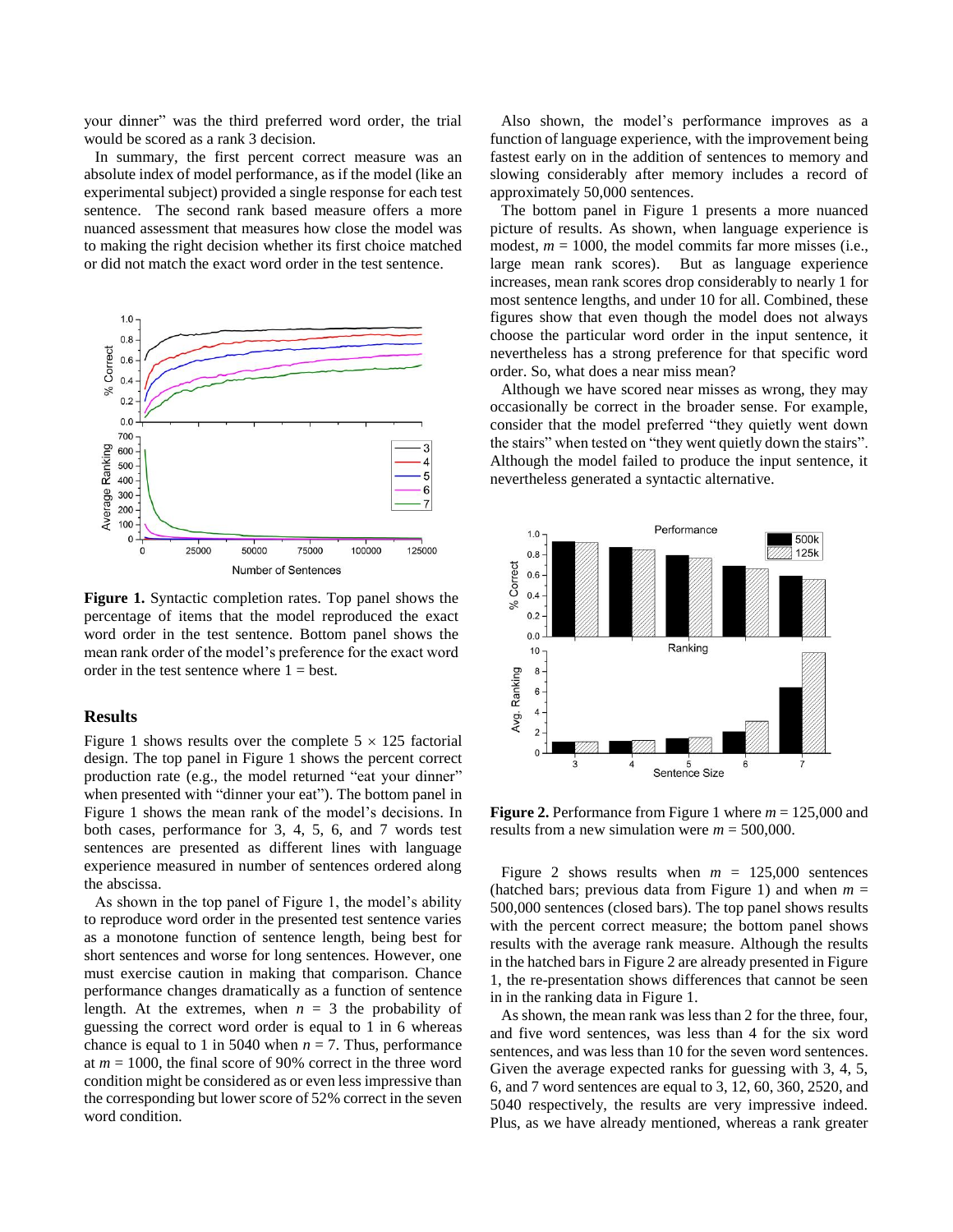than one indicates that the model failed to reproduce the exact order of words from the input sentence, the model still might have chosen an alternative syntactic completion—a possibility that increases with the number of words in the sentence. We plan to assess this possibility in the future.

Finally, the solid bars in Figure 2 show results for simulations where *m* was increased from 125,000 to 500,000—a larger sample of language experience that is more in line with work in other corpus based model analyses (e.g., Landauer & Dumais, 1997).

As shown, increasing the number of sentences in memory from 125,000 to 500,000 produced a modest 2-3% overall improvement of performance but with most of that improvement in judgments about longer sentences. This result reinforces our previous conclusion that after an initial 50,000 sentences are stored in memory (see Figure 1), each additional sentence has a diminished impact on the model's performance.

In summary, Figures 1 and 2 represent a very high level of performance, even at large sentence sizes. For smaller sentence sizes of 3, 4, and 5, the model operated at greater than 75% correct, and was greater than 50% correct even at seven word sentences. Interestingly, much of the improvement in the model's performance was made with a relatively small number of sentences, with small improvements after 50,000 sentences. The reduction in performance across sentence sizes is linear, suggesting that as more sentence types are possible, the introduction of noise reduces model performance by a constant. In fact, the final ranking across the different sentence sizes was almost entirely due to the number of alternatives in the construction process, with a Pearson correlation equal to 0.99 between final ranking and number of permutations. As already discussed, this may also be a function of there being more possible syntactic constructions for words being greater with a higher number of words.

In conclusion, the model demonstrates a simple point: a raw record of language experience combined with parallel retrieval can provide a powerful mechanism to account for how people order words in sentences. The analysis also suggests that the body of linguistic experience need not even be overwhelmingly large and that a relative few (i.e., 50,000 exemplars) can go a long way to helping a person produce syntactic word orders in their natural language. Finally, the analysis also demonstrates that an appreciation of syntax can emerge from the application of a simple parallel retrieval mechanism applied to a realistically scaled representation of language experience.

# **General Discussion**

Natural languages are defined by productivity and regularity. They are capable of producing an infinite number of different utterances, with all the utterances having a consistent structure. To account for these differing aspects of language it has been proposed that a formal grammar is necessary.

A formal grammar is a top-down approach, which seeks to understand language processing from the connections between abstract categories. The approach taken here with the Exemplar Production Model is the opposite of this: use a model that only knows the structure of past utterances, and use that experience to construct a future utterance. That is, it is a bottom-up approach, where past experience controls future behavior. The EPM was designed to exploit the productivity and regularity of natural language, in order to determine the power of experience in producing grammatical utterances.

The EPM proposes that it is not an analysis or encoding of a single utterance that provides the model power. Instead it is the overlap in the usage of language: even though no two utterances may be identical (productivity; this was ensured in the above simulations by removing repeat sentences), the structure of a language emerges as a function of recorded exemplars. That is, it is the combinatorial statistics that emerges from the parallel retrieval of a relatively large number of sentence exemplars that provides the model the ability to construct grammatically correct sentences. What this suggests is that the consistent, but not identical, structure of studied utterances allows for the development of grammarlike behavior, albeit without an actual grammar.

The EPM is a simple model that encodes pure location and linear n-gram information to encode an exemplar of a sentence. A classic retrieval operation, based off of MINERVA 2, is used to construct the likely ordering of a sentence. Every possible ordering of a sentence is tested, with the ordering that is most similar to the expected structure being produced. There is no higher-level processing integrated into the model, and so the behavior of the model is entirely experience-dependent. In that sense, the theory is perfectly continuous with our previous efforts to build an exemplar-based model of language learning and comprehension using the same mechanisms and ideas (see Johns & Jones, 2015). However, there are some differences in the details of the current and previous models that need to be resolved before a complete integration of the two is realized. We take the problem of that integration as a challenge that would move toward the kind of model needed to generate a complete picture of how an exemplar-based model of memory can serve as a valuable competitor in the discipline's pursuit of a theory of language and language use.

The model was shown to be able to construct the correct ordering of simple sentences of sizes 3 to 7 to a high degree, with a linear drop in performance as sentence size increases. This demonstrates that past experience with language provides a large amount of power in producing grammatically correct utterances.

However, the really interesting part of the model's behavior is the performance of the EPM as a function of the number of exemplars it has studied. Performance rapidly increases with the first 20-25,000 sentences studied, with small improvements subsequently (the learning function most resembles a power law). Even when the total number of exemplars studied is quadrupled from 125k to 500k sentences, only a small improvement in performance is seen. However, it does provide a look into what the regular nature